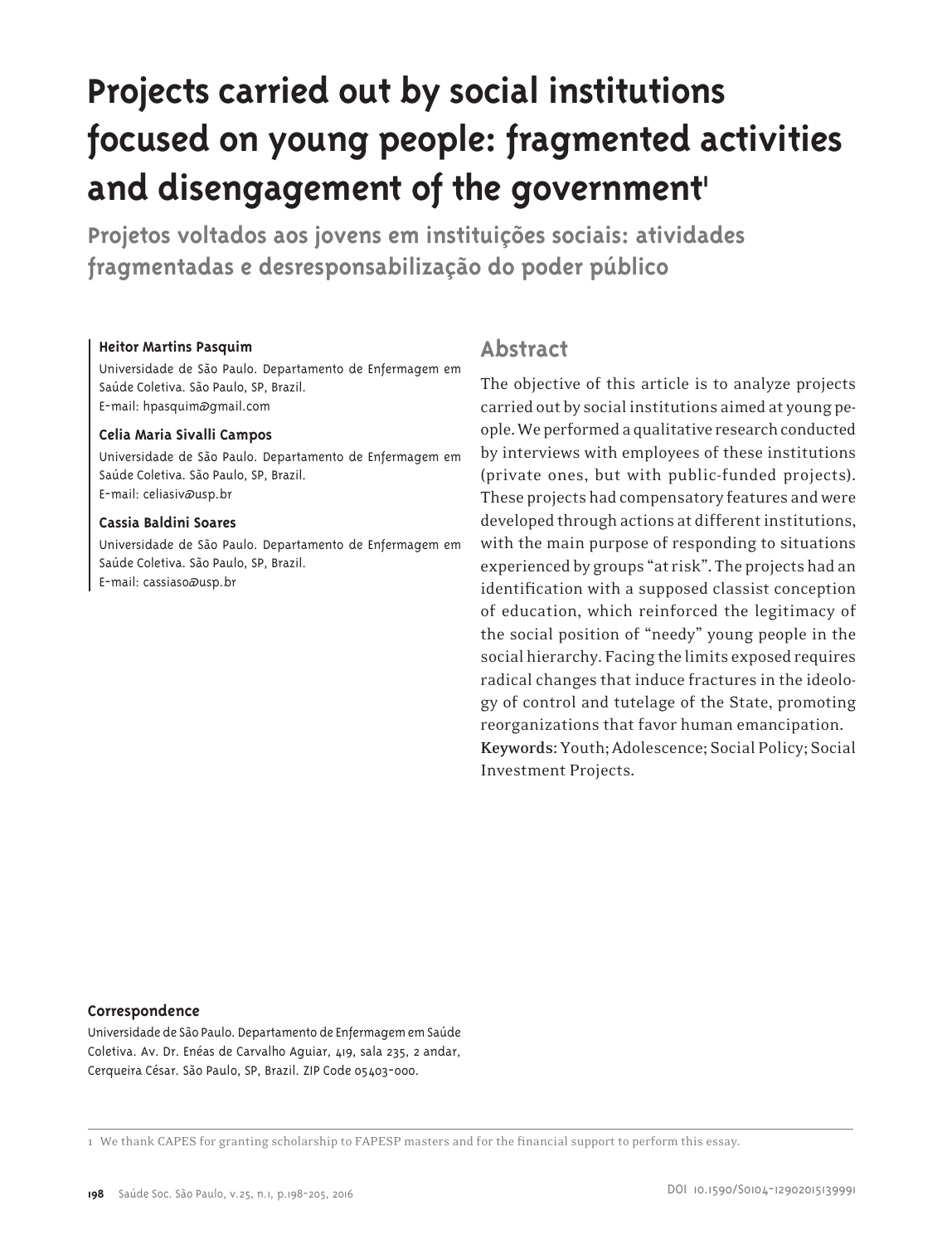## **Resumo**

O objetivo deste artigo é analisar ações desenvolvidas por instituições sociais com projetos voltados a jovens. Utilizou-se como metodologia a pesquisa qualitativa realizada por meio de entrevistas com trabalhadores dessas instituições (privadas efinanciadas por verbas públicas).Os projetos desenvolvidos tinham características compensatórias e eram operacionalizados por meio de ações pulverizadas em diferentes instituições, com a finalidade primordial de responder a situações vivenciadas por grupos "de risco". Os projetos identificavam-se com uma concepção de educação veladamente classista, que reforçava a legitimação da posição social do jovem "carente" na hierarquia social. O enfrentamento dos limites expostos exige mudanças radicais que provoquem rupturas com a ideologia de controle e de tutela dos jovens pelo Estado e promovam reorganizações que favoreçama emancipação humana. **Palavras-chave:** Juventude; Adolescência; Política Social; Projetos de Investimento Social.

## **Introduction**

In Latin America, the development of policies related to youth has been determined by problems arising in the social exclusion of part of young people as a way to facilitate their integration into the adult world, and in response to social conflicts and interests. The first programs, inaugurated in the 1950s, developed actions aimed at the expansion of education and occupation of the spare time, consistent with the more general social policies of the states, which had universal characteristics in the context ofgrowingeconomy andhighavailability of external credit, which lasted until the early 1980s, when the reforms of the States determined a drastic reduction in public expenses with social policies. Since then, governments have proposed, without the character of state youth policy, containment programs aimed at the population affected the most by social adjustments, with actions aimed at fighting poverty and the prevention of offenses, mainly run by nongovernmental institutions, the NGOs(Abad, 2002).

In terms of more general state policies, the Brazilian State has followed this neoliberal trend, including the juvenile segment, with variations in the implementation of projects that were more or less increased according to the characteristics of the local government.

Particularly in the city of Santo André, the municipal government developed projects aimed at the youth segment of the popular sectors already in the 1970s, and between 1990 and 2000, successive municipal administrations have encouraged and effected the progressive development of experiences gained in different projection spaces, both in national andinternational contexts (Almeida, 2001).

However, this study considered the assumption that this progressive trend has not been implemented, and that the projects for young people in the city converged with the needs of the neo-liberalism itself.

## **Methods**

This study used qualitative methods consistent with the characteristics of the object studied in accordance with the theoretical milestone that guided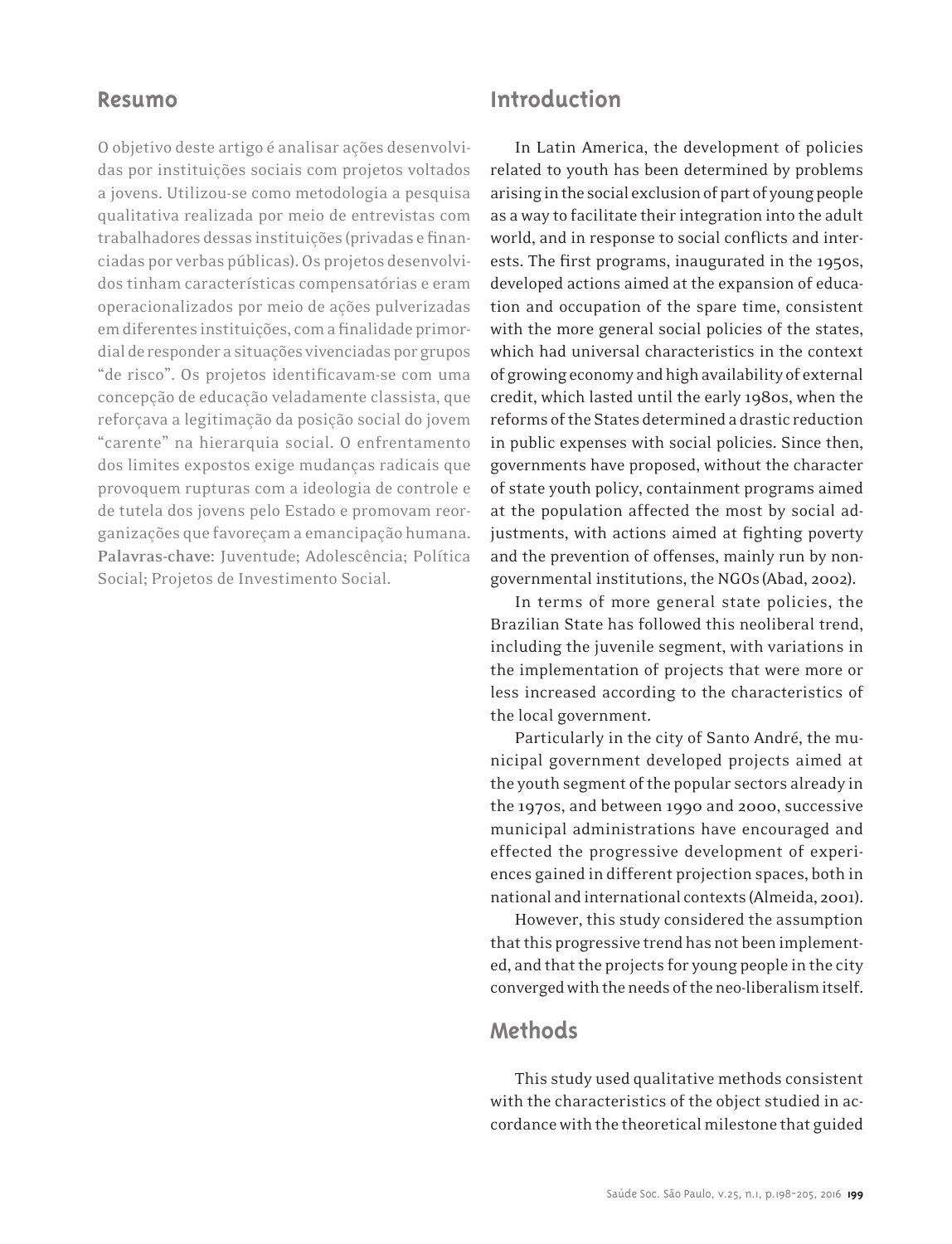the study developed in the city of Santo André, metropolitan region of the state of São Paulo.

The institutions contacted were those contained in registers of the *Conselho Municipal do Direito da Criança e do Adolescente* (Municipal Council forthe Rights of Children and Adolescents - CMDCA) and the *Conselho Municipal de Assistência Social*(Municipal Social Assistance Council – CMAS). These records were checked and supplemented by the *Conselho Municipal de Juventude* (MunicipalCouncil ofYouth – CMJ) and by advisors from CMDCA and CMAS.

Eleven institutions out of the forty-two identified constituted the empirical field, since these are the ones that continued with active projects and accepted to participate in the research.

The interviews, the data collection instrument, were previously scheduled and carried out within the institutions, with one worker indicated in each one of them. Therefore, it was assumed that the respondent was the worker who could best describe the characteristics of the institutional project.

The script that guided the interview questions for identifying characteristics of the institution had the questions that allowed for addressing the purpose, objectives, and characteristics of the projects and actions developed.

The interviews were analyzed considering the institutions according to their proposals for action and the characteristics of the projects and actions developed by them.

The study complied with the ethical principles recommended by the National Council of Research Ethics, approved by the Research Ethics Committees of the School of Nursing at the University of São Paulo and the Municipal Secretary of Health of Santo André, being its realization authorized by the Municipal Secretariat of Health in Santo André.

### **Analysis of the results and discussion**

The social institutions that developed projects aimed at young people in Santo André were mostly of private initiative and recognized as of public utility, qualification awarded in the country to civil societies, associations, and foundations.

A significant part of the funding came from public bodies, both by direct incentives – grants, donations, tax exemption, providing internships and human resources, as well as indirect benefits, granted by the so-called partner institutions, typically private companies.

The agreements between the institutions and the municipal executive body were made mainly by the Social Inclusion Secretariat that emphasizes the welfare-oriented quality of the actions.

This responsibility grant from social protection mechanisms of the youth segment to the third sector was analyzed as a result of the reorganization of the State, which is in line with the statement of Abad (2002) that the neo-liberal trend incited the encouragement of the privatization of public services and focusing social policies for the sectors that aremore excluded fromaccess towork and the consumption of goods.

In Brazil, the federal government committed itself to highllight the juvenile population as the object of specific programs, focused on the National Youth Secretariat and the National Youth Council. Sposito et al. (2005) have analyzed that the projects were oriented to the insertion of young people inthe world of work through actions and compensatory featured projects, allocated mostly in the outskirts of the big cities, and many of them were developed by non-governmental organizations (NGOs), which have mushroomed in the country.

One of the respondents signaled this logic, which is reproduced by the municipal government of Santo André:*"As the State cannot handle it yet, right? We hope that one day it will be able to do it, but it does not yet, ≠so we are partners* [...] *and the charities will still function as protagonists for a long time"* **(E5).**

The responsibility for the financing of actions aimed at young people, mainly by public bodies, and usually allocated in assistance, inclusion, and social action related secretariats was referred to by Sposito et al. (2006) when verifying that the official programs did not count with the participation of society and young people themselves in their preparation.

It should be highlighted that this mechanism reinforces the ideology that the qualification of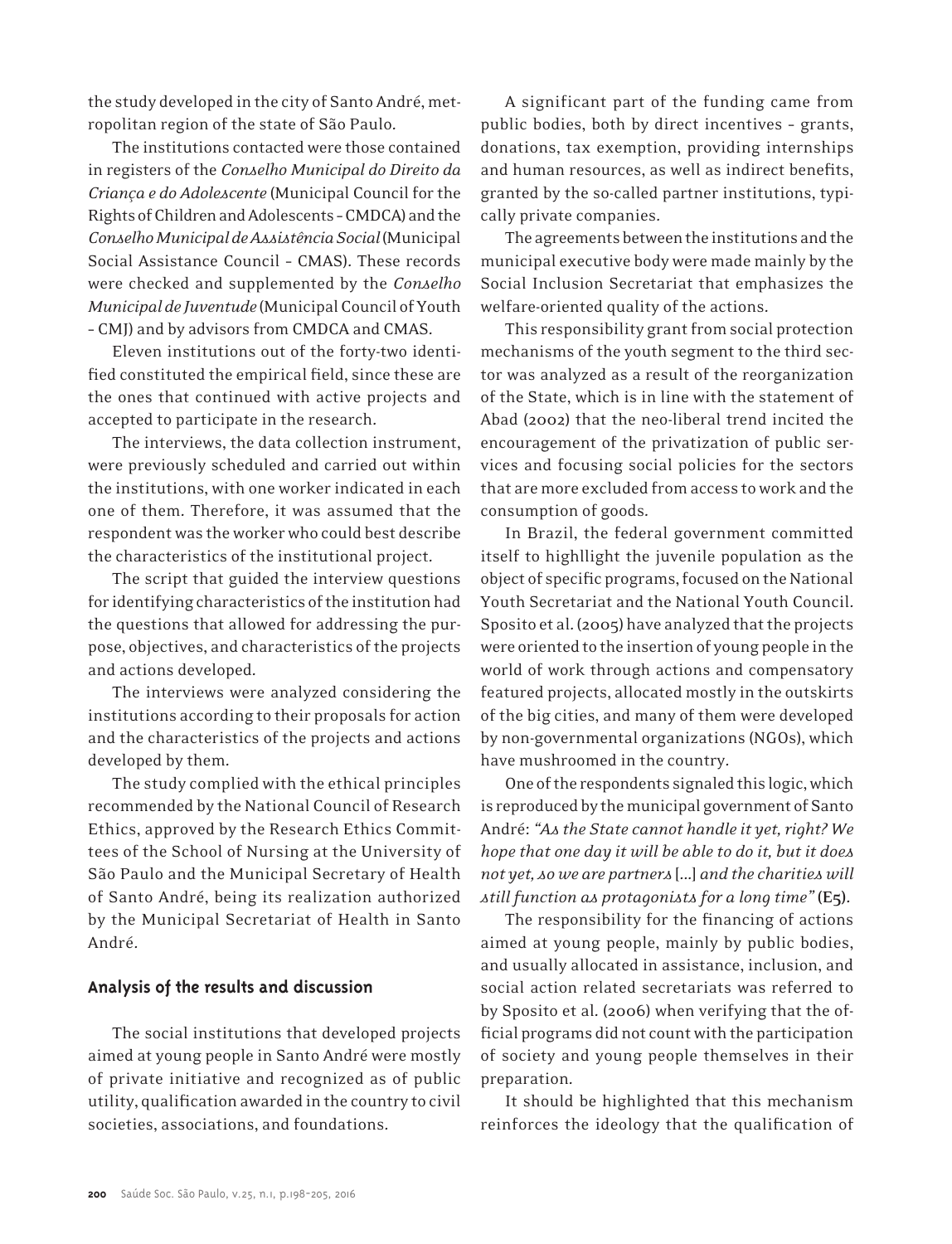poor teenagers to work overcomes the difficulty in accessing employment or minimum benefits for their survival.

The respondents reported that the projects developed within the institutions were predefined and adapted to financing tenders, especially from the federal government. They were specific and temporary projects, developed by workers temporarily hired, since they relied on transfers of public and private funds that intermittently occurred. The respondents were unaware of any kind of monitoring of projects by the city of Santo André, although most of the institutions were enrolled in municipal councils.

The registry did not require consideration of the institutions; on the contrary, it only resulted in the exemption of the employer's tax quota and in receiving food from the Municipal Food Bank program. Following the same logic, the purpose of the register in federal agencies was just getting legal advice to covenants and donations.

We also noted that no link existed between social institutions, nor within the intentions they had, that is, no proposal for intersector actions was made. The effectiveness of referrals made was due to the subjects involved, and no monitoring or evaluation of the effectiveness of the procedure occurred.

It was possible to perceive the focusing of projects by the proportion of young citizens served by the programs. Approximately 3,000 people were covered per year, out of 53,878 young people between 15 and 24 years old residing in the city in 2010(IBGE, 2014).

In general, no plurality of actionswas observed, nor significant differences between the projects of the institutions, but a set of fragmented proposals based mostly in the design of youth as a problemrelated step. All projects identified with the aim of occupying the free time of young people during the week, to get them out of idleness, of streets or of unprotected spaces, spaces which, for social groups towhich the projectswere directed,would represent risk of development of a "deviant" behavior, as expressed in the following excerpt:

*my goal as an educator is* [...] *to forward them to the job market, a lot better than slinging, or* 

*Becoming a drug user* [...]. *The focus is to keep children and adolescents engaged in any activity* [...], *maybe he has not learned that activity, but he learned there that the most important thing is to be a man of character, to get out of there with his head held high* [...]. *Society itself offers risks, either you are a guy with a good head or you will get involved, and the goal of this program is that young people detect what is not good* [...] *So that is one of our goals, he didn't go to the drug world, didn't go to the criminal world, he got something else because of the project* (E3).

The projects were aimed at young people with very low household income, and sought to control the risks identified as youth-related to some extent, such as those linked to unprotected sex, unemployment and, often, of involvement with drugs, especially the illicit ones from consumption to traffick. None of the respondents considered, however, that some of these risks, such as unemployment, were only considered as such when associated with young people from poor families.

All respondents mentioned a risk factor as a prerequisite for the admission of young in the projects of the institutions, which used interviews with the beneficiaries and their parents. Some institutions performed ranking tests, home visits, and required documents evidencing the economic and financial deficiency of the family (maximum income between two and four minimum wages or receiving aids such as *Bolsa Família*).

Therefore, the projects were restricted to young people from poor families, young people "in need", as the respondents named them.

*So, one of the criteria was: they must be studying; another one was: the needy condition must be evidenced, it goes through an assessment of the place where they live, of the conditions in which they live, and the family income too, but that depends a lot on the observation of the professional that will make the selection*  [...]. *So, their selection goes through a visit, an interview with the family, the fathers, mothers* (E2).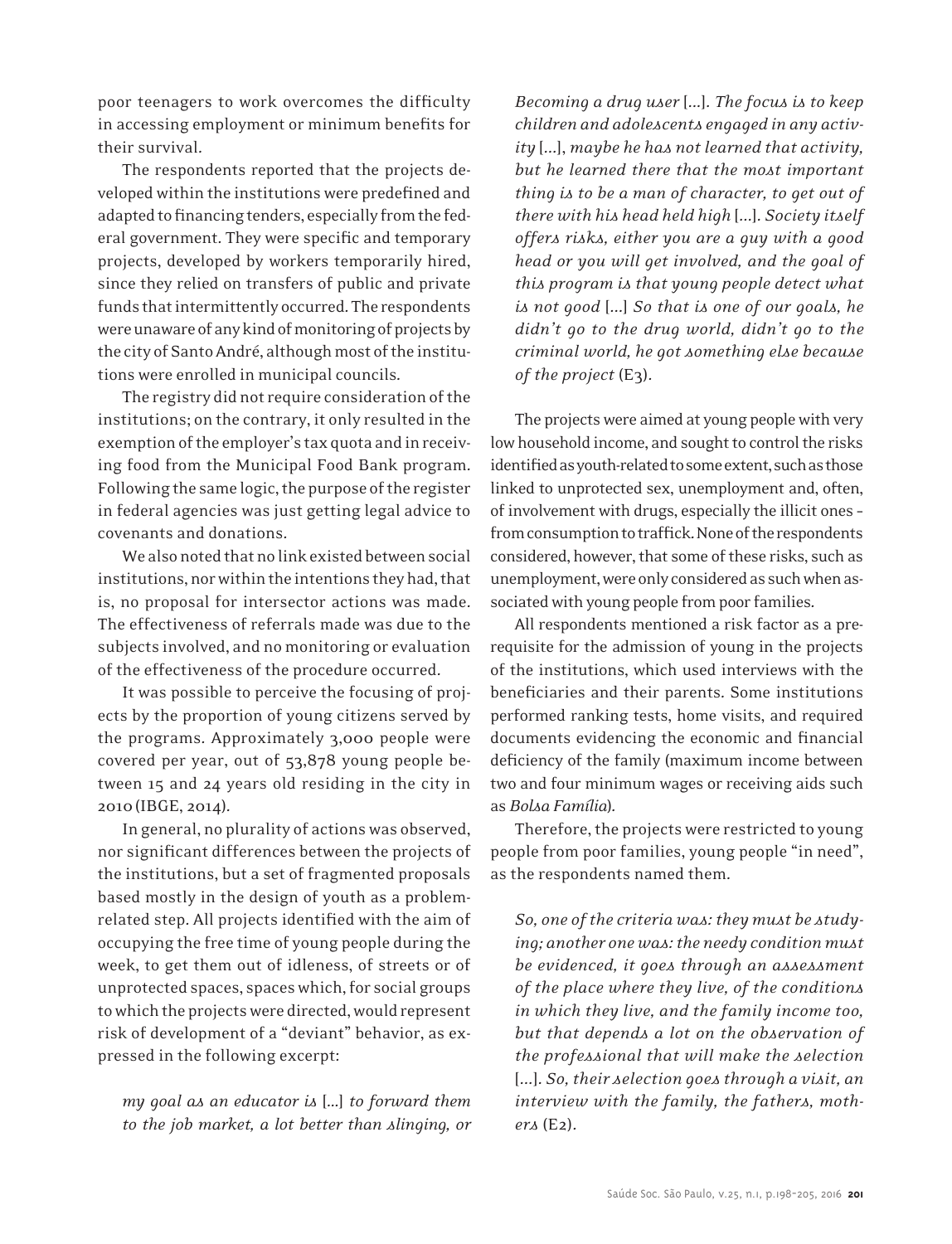Respondents described the participation in projects as essential for the insertion in the labor market, as in the following statement:

*They need organizational behavior, they will work in a company, they have to understand that there is a hierarchy, bureaucracy, an organization chart, a certain behavior that will be required of them within the company; the way they will express themselves in labor relations, it is important that they are aware of this discipline* [...]. *[The activities] are all geared to let them know how to position themselves according to what the market somehow will require from them* [...], *we don't have the idea of shaping, but they also have to understand that if it is not like that they are out. The market will require some things from them. So they have to have self-awareness, social class consciousness, this is extremely important* (E5).

Among the respondents there was a minority who considered that different material conditions of life enabled different accesses to young people; thus, to different destinations. However, the explanation of this inequality was associated with the lack of individual effort of young people and their families, naturalizing such social inequality. It was almost unanimous among respondents that the lack of self-esteem was the main target of the projects, to strengthen the desire to work and effort to carry it out, as the following excerpts evidence:

*the environment that they live is very hostile, there is a lot of violence, aggression, unmotivated parents, abandonment. They arrive here without any perspective, not feeling able for anything* [...] *So, we do everything we can, our proposal is to basically rescue their self-esteem: you can do it, you are able,*  [...] *find out which are your abilities. We have noticed in young people today the lack of motivation. Motivation comes from within the creature,* [...] *thus working their feelings, facing the human being and seeing how you will motivate this creature* (E7).

*The specific objective is to increase the selfesteem of adolescents and their families* [...], *to*  *implement and to enhance self-esteem, so that they can act, create* (E3).

The statements of the employees of the institutions corroborated the ideology of individual accountability, which refers to the private forum and search for satisfaction of needs of social reproduction, being the individual imputed the competence to understand and take advantage of opportunities.

The possibility of a better future for the youth in the project has also been attributed to the individual commitment of the worker, as the following statement expressed:

*I believe in human beings, believe that it is possible by simplicity, love, and dedication. So, there are moments that are discouraging when you know someone gets involved with drugs* [...] *that they are not coming anymore* [...], *it seems you are not doing anything. Gee, I pushed myself, I worked with him so hard and now what, right?* (E7).

For Dayrell et al. (2007), the commitment and the involvement of educators and sociability inthe daily life are one of the few pillars that ensure that the programs have a positive impact for young people. A similar finding was made by Amarante et al. (2007), in astudyofthehealtharea,onthe youthinthe*Sistema Único de Saúde* (Unified Health System – SUS). The practices aimed at young people were punctual and casuistry innature.Theworkers that participated in them made it on their own initiative and generally for having some affinity with the population.

Therefore, the belief in the strategies of strengthening of self-esteemwas evidentin the testimony of workers, since they argued that the job was a result of individual effort.

Such strategies can also be associated with what Gentili(apud Mészáros, 2008) called "education for unemployment", i.e., which transmits the ideology that replaces the work as a social right for employability, thus transfering the responsibility from the State to the individual.

This ideologywas clearly expressed in the activities most cited by the respondents: the lectures and classes, developed along the lines of professional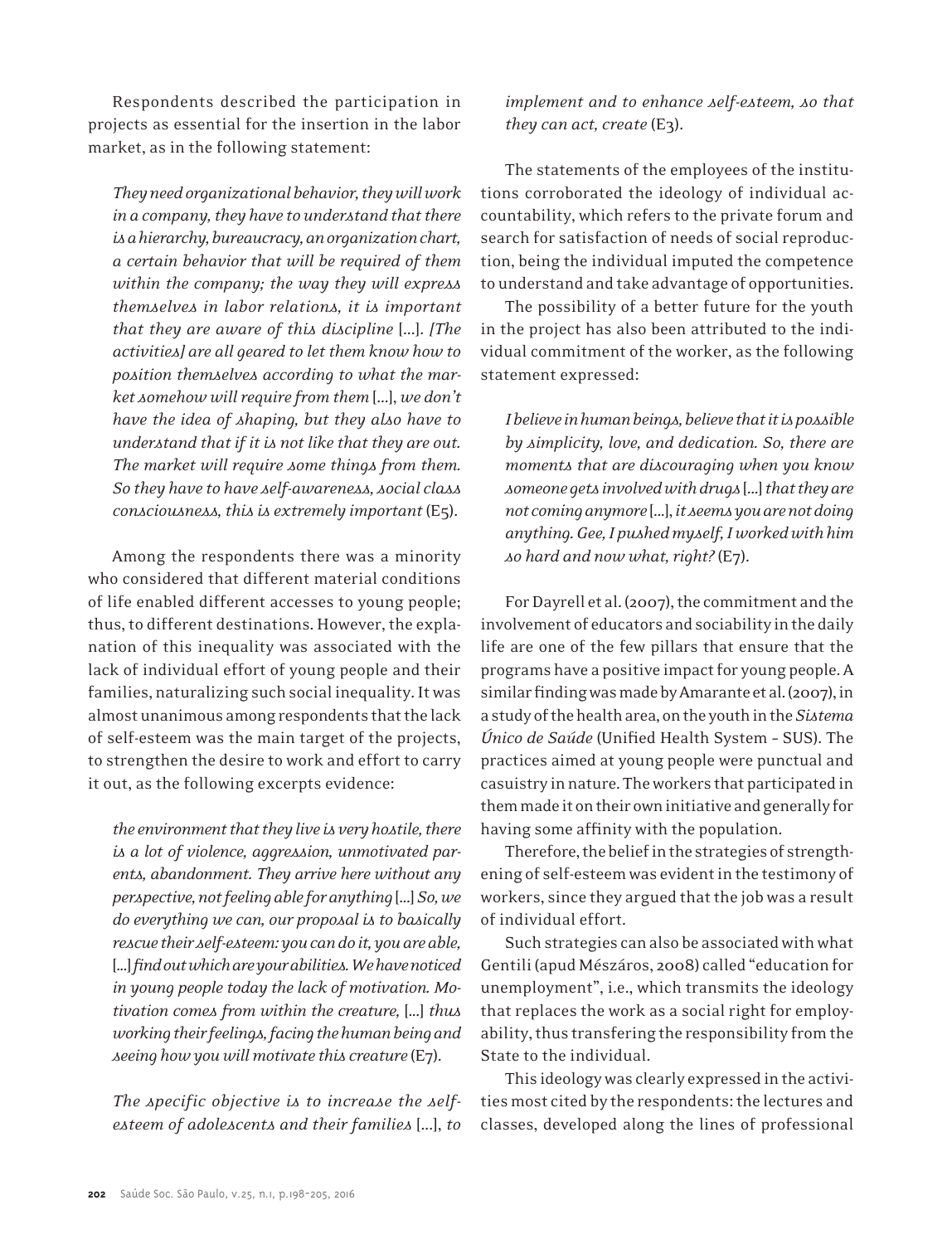training courses or educational activities defined by the availability of human and financial resources or by the skills of volunteers.

None of the respondents mentioned spaces in the projects for young people in which they could express their needs or demands, in such a way they could interfere in the definition of the projects and activities. On the contrary, young people participated in actions previously defined by the capacity of the institutional offer.

The courses taught, lasting from six months to two years, were aimed at the training for the development of manual activities requiring low educational qualification and that would be mainly carried out in the informal market such as the manicure and hairdresser courses. There were also courses reported for the preparation of the curriculum and lectures on "good manners" to behave in interviews in the "partner companies".

Such projects promised especially some professional training, and even if they did not reach the promise of forwarding to the labor market, stability, or social mobility, these projects enabled some individuals to access the market due to the few jobs available, and reproduced the docking ideology of the "dysfunctional" ones. Despite the good intentions, these programs sought to explicitly or implicitly contain the risks of young regulars, keeping them out of the streets and occupying their idle hands.

Therefore, the programs corroborated the focus ofthe projects in young people considered fragile or with potential risk to "deviant" behaviors, concepts coming from State policy guidelines, which, as analyzed by Sposito et al. (2003), were not universal, but directed to poor teenagers, aiming not to guarantee rights, but rather to control them.

In addition to the trainings, sporadic activities were cited as mentioned in the following excerpt:

*We promote the culture and leisure week,* [...] *It's a week to unwind. As we made the week of professions, we make a whole working with speakers, they will bring games, balls, so we're going to do a job by encouraging the sport issue, we're programming* (E2).

The activities developed by these institutions much resembled the results described by Abramo (1997) by stating that the majority of Brazilian programs developed activities related to non-formal education, occupational workshops, and activities that promoted, in particular, sports and art, or professional training programs for forwarding to the labor market, without promoting any kind of qualification.

Probably, for the young people of these projects, the sociability spaces were restricted to family, to the public school in the neighborhood, and to the attended institutions. As Dayrell et al. (2007) mentioned, the young people who attend these projects are denied other public spaces, such as the streets, seen as dangerous spaces, related to doom and destruction.

A project financed by external capital, directed to the subject of the environment, distinguished from the others. The actions were linked to improvements in the external aspect of popular house condominiums,restricted to planting trees and painting tables and benches in common areas of the condominiums, located in a poor neighborhood and little served by infrastructure resources.The respondent expressed the idealization that activities to improve aspects of the condominium, while encouraging the change of perception of youth as a problematic step, could, at the same time, prevent behaviors considered of risk for young people.

*What we want is young people to have the opportunity to be protagonists, to change where they live, to see who has the ability to organize with others and change for the better the nrevemente o queighborhood where they live, this is the main objective... and society sees young people not only as a problem, but people that can be a force in their community*  [...] *We know young people when you look at the statistics – violence, criminality, we experience that at the site, we see young people dying right before us* [...] *They are not bringing anything to the young people, green areas, proposals, they are bringing FEBEM, it is an inconsistency* (E9).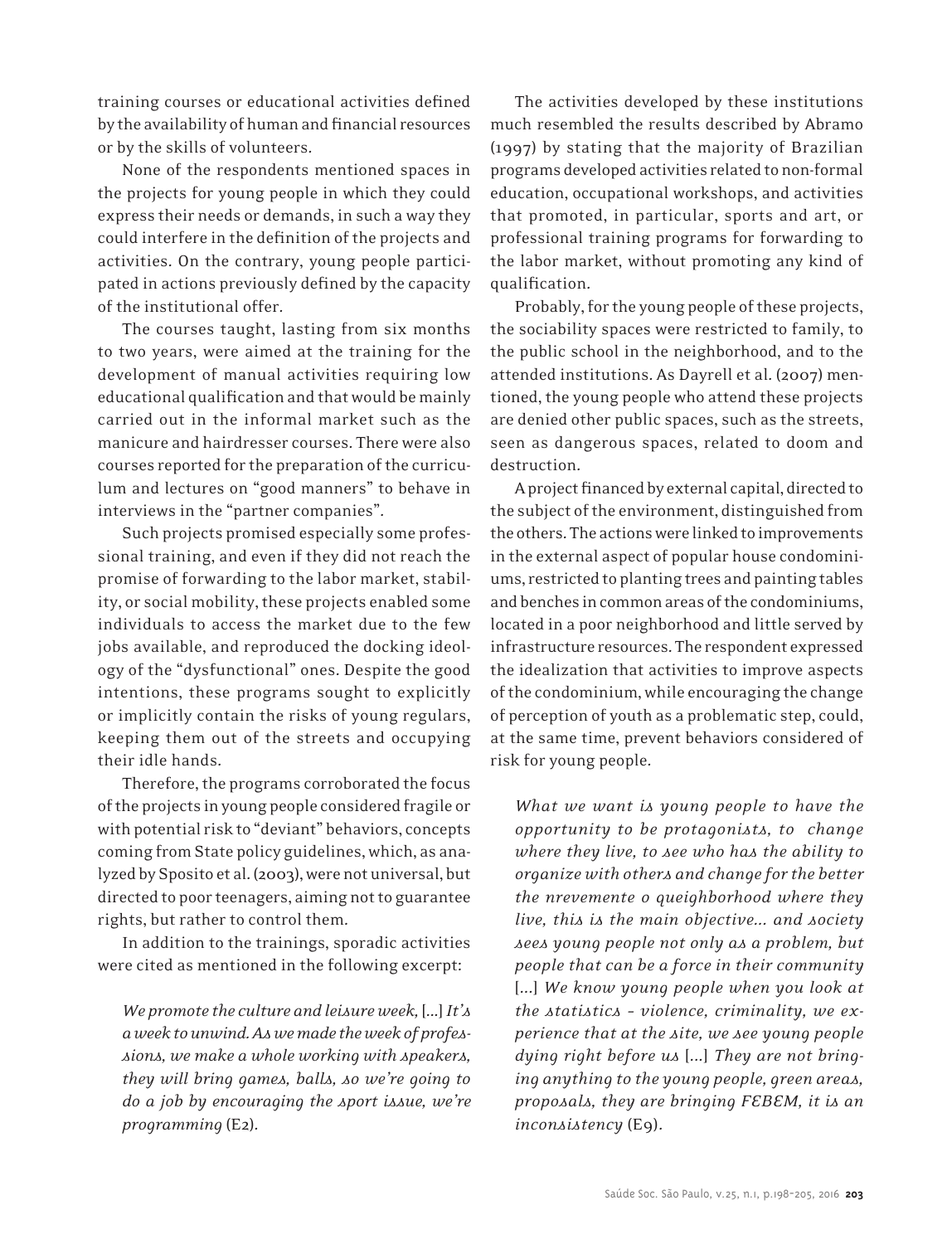It was, however, a project that differed from others only regarding the theme addressed and the source of funding, being aligned to more general characteristics of projects recommended by state policies analyzed by Sposito et al. (2005) whose focus were the slums, marked by the absence of public services and linked to the expectation of contrast that is not required of young people from other social classes.

The precariousness of the living conditions of young people who participate in the projects, in addition to a precarious formal education and limited social participation, keep the young people and their families in a cycle of many restrictions that hinders the development of a future project or of solidarity and collective solutions for problems, even among young people who are inserted into formal education and that get some work (Lachtim et al., 2009).

None of the institutions had the evaluation of the results or any systematic impact measurement, but there was evidence that the ability to really carry out the insertion and the permanence of the youngsterin the job. The few young people granted were inserted into companies that hired them as interns for a year to develop activities requiring low training and that did not enable them for production activities.

Although this study did not aim to evaluate the impact of the projects on the lives of young regulars at the institutions, it captured, in the accounts of the respondents, the description of possible strengthenings for young people, always beside the individual efforts from employees or volunteers, related to opportunities for exchange of experiences and sociability that projects could provide and the possibility of financial compensation, which allowed certain achievements, especially in the context of consumption. However, we analyzed that they are only a survival strategy before such precarious conditions of social reproduction.

Dias et al. (2007) qualified such projects as "poor for the poor", and Sposito et al. (2005) concluded that they placea young people at a social subordinate position, in which the transfer of income linked to the contrast may be a new form of domination, obscured by the discourse of social integration and citizenship,while the access to income extends the possibilities of any achievement in the context of consumption.

Instead of actions focusing on some troubled youth segments, Sposito et al. (2006) argue that the actions should portray a comprehensive policy towards social rights for the youth.

## **Final Remarks**

The assumption stated by this study was real, as it is possible to see that the youth-driven projects in the city of Santo André accompanied more general trends in Brazil, which had a liberal and peripheral character. These trends were confirmed in the characterization of the actions, developed in a fragmentary way in different institutions, such as proposals for projects that were taking as a primordial purpose the answer, to some extent, to the situations experienced by young people belonging to the so-called risk groups. They were, however, activities that stimulated competitive and individualistic social relations.

There are strong indications that the projects developed by the social institutions aimed at young citizens were instruments for the internalization of an ideology that legitimizes the position they and their families occupy in the social hierarchy, as well as socially established expectations for the appropriateness of their conduct.

The projects developed by social institutions aimed at young people in the city of Santo André had also some possible strengthenings, linked to the receipt of financial compensation, in the form of benefits from grants paid by compensation of activities carried out byyoungpeopleinso-called"partnerinstitutions,"and to the personal effort of staff and volunteers. However, there was a veiled classist education, whose primary purpose was to ensure the internalization of general parameters of the system itself.

To counteract this trend, Mészáros (2008) signals the urgent need for a consciously classist education that produces "counter-internalization" and does not gett stuck in denial, creating a concrete alternative.

The confrontation of the exposed limits requires radical changes, which cause disruption with the